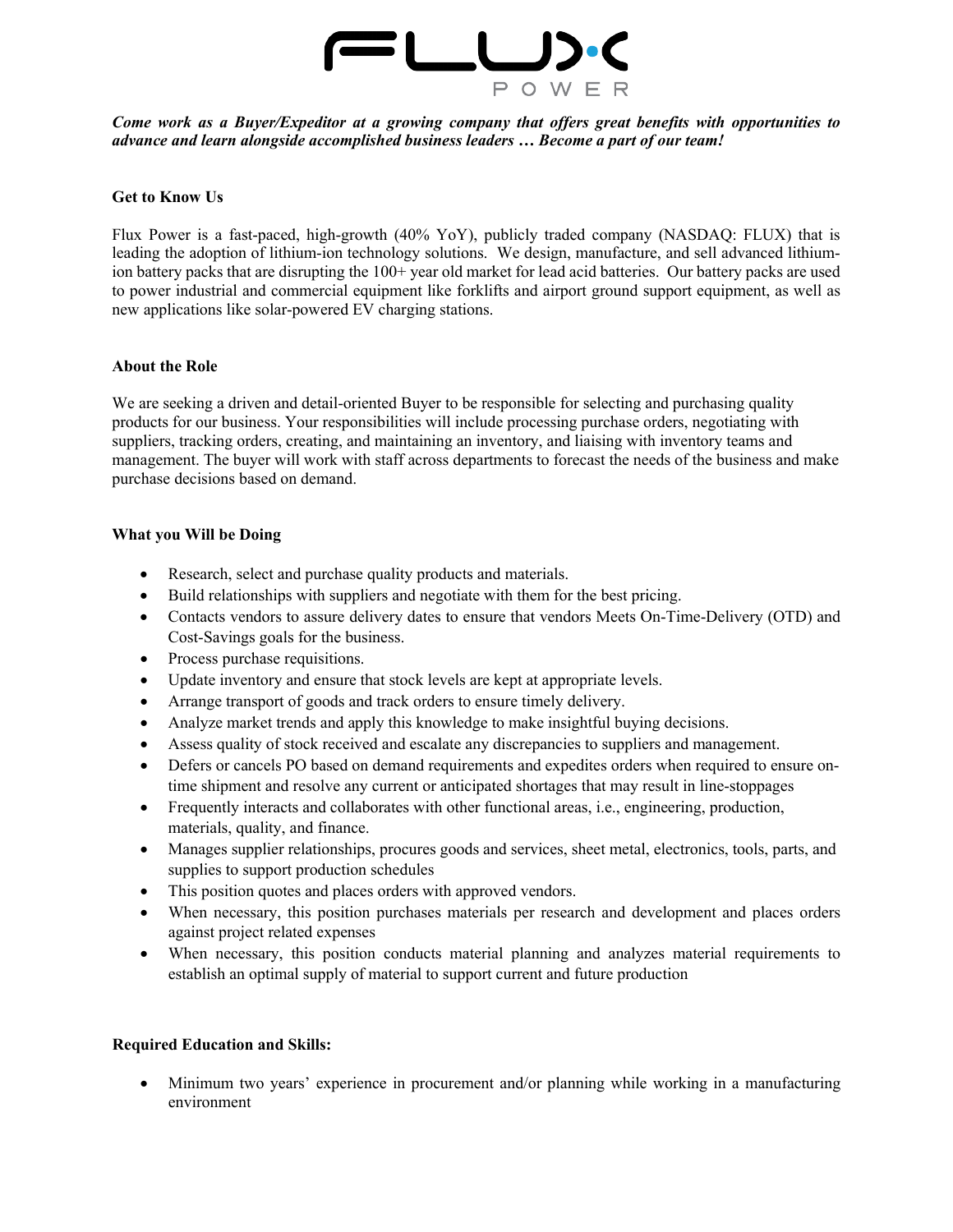

- Electronics/Electrical purchasing preferred
- Knowledge of manufacturing processes
- Proven team player who has demonstrated capabilities in the following areas: strong communication, interpersonal, & problem-solving skills; self-direction is a must
- Ability to manage multiple tasks in a fast-paced environment and meet deadlines
- Strong computer skills are desirable, to include: Word, Excel, PowerPoint, and experience with a major ERP system

## **What you Will Need**

- Minimum two years' experience in procurement and/or planning while working in a manufacturing environment
- Electronics/Electrical purchasing preferred
- Knowledge of manufacturing processes
- Proven team player who has demonstrated capabilities in the following areas: strong communication, interpersonal, & problem-solving skills; self-direction is a must
- Ability to manage multiple tasks in a fast-paced environment and meet deadlines
- Strong computer skills are desirable, to include: Word, Excel, PowerPoint, and experience with a major ERP system

### **Other Duties**

Please note this job description is not designed to cover or contain a comprehensive listing of activities, duties or responsibilities that are required of the employee for this job. Duties, responsibilities, and activities may change at any time with or without notice.

# **What Can We Offer You for All Your Hard Work?**

### **Benefits**

- Medical, dental and vision insurance options
- 401K Plan with company match
- Life Insurance
- Paid Time Off
- Paid Holidays

# **COVID-19 Precaution(s)**

- Personal protective equipment provided or required
- Sanitizing, disinfecting, and cleaning procedures in place

We are committed to a safe, drug-free workplace by performing pre-employment background checks and substance testing.

### **Notes**

- No recruiters, contractors, or consultants, please.
- No relocation assistance or visa sponsorships available for this position.